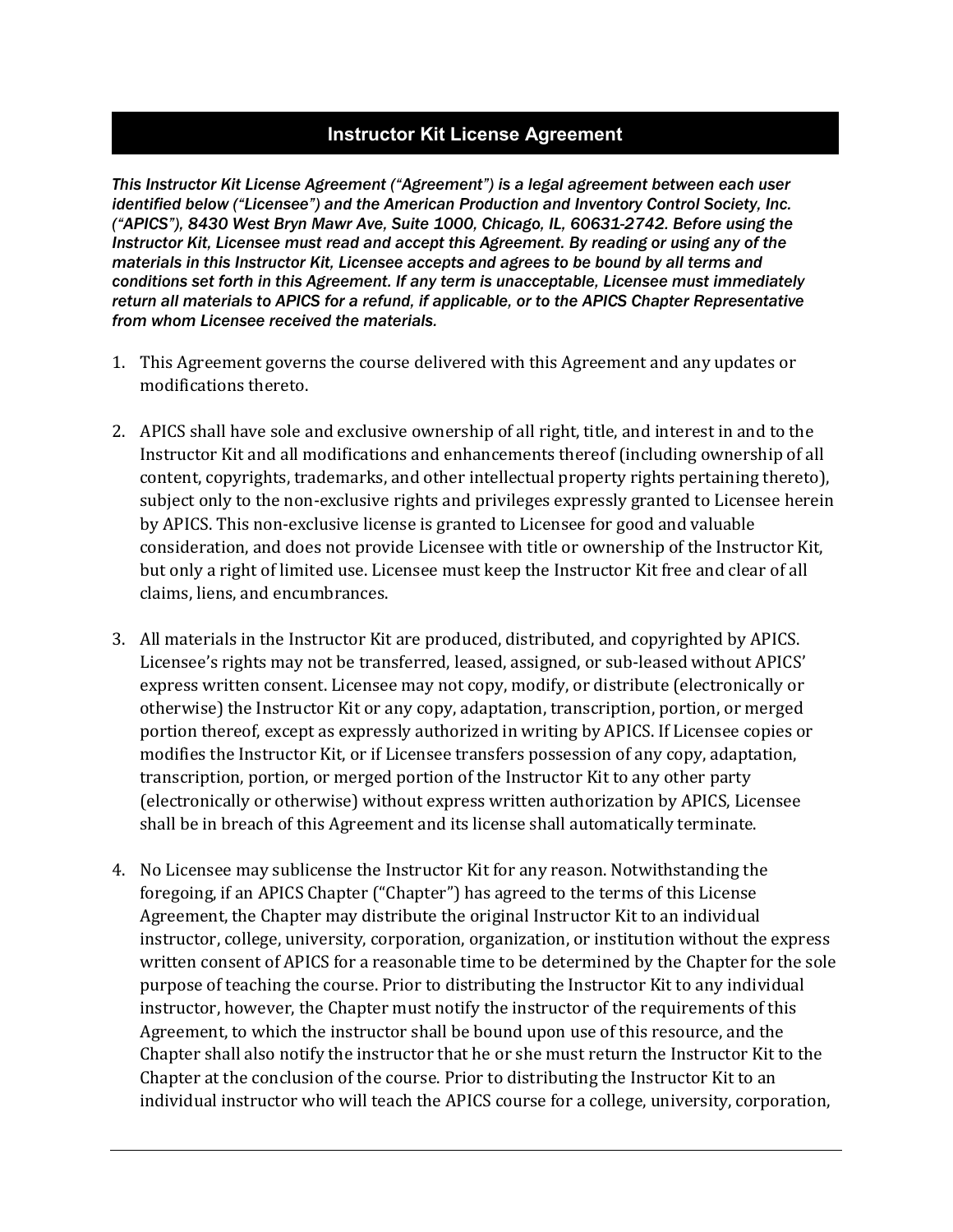organization, or institution by which the instructor is employed or affiliated, the Chapter must also notify the individual instructor as well as an authorized officer of such college, university, corporation, organization, or institution of the requirements of this Agreement, such that both the instructor and relevant college, university, corporation, organization, or institution shall be bound by all of the terms and conditions herein. The Chapter shall further notify the instructor, college, university, corporation, organization, or institution that they are responsible for the return of the Instructor Kit to the Chapter at the conclusion of the course.

Each college, university, corporation, organization, or institution that uses the Instructor Kit, as well as the individual instructor who will use the resources, will be considered to have consented to this Agreement, such that both the instructor and relevant college, university, corporation, organization, or institution shall be bound by all of the terms and conditions herein and agree to return the Instructor Kit to the Chapter at the conclusion of the course.

The Chapter also shall be fully responsible to APICS for ensuring such third parties' compliance with all terms and conditions of this Agreement, and immediately shall collect the Instructor Kit from the user at the conclusion of the course. In the event that the Chapter contemplates distributing the Instructor Kit to successive instructors, colleges, universities, corporations, organizations, or institutions, the user will be deemed to have consented to this Agreement each time the Instructor Kit is so distributed, and each successor instructor, college, university, corporation, organization, or institution that uses the materials shall be considered to have consented to this Agreement. The Chapter shall annually submit a list of instructors, colleges, universities, corporations, organizations, and institutions to which Instructor Resources have been distributed, indicating which resources have been returned and which are still outstanding. Such lists shall be sent to the APICS Professional Development Division. This exception shall in no way excuse the Chapter for failure to abide by and comply with all terms and conditions of this Agreement.

- 5. Licensee is permitted to move the original Instructor Kit from site to site for the purpose of instruction at multiple sites. Under no circumstances may the Licensee duplicate the Instructor Kit, either in part or in its entirety, for purposes of instruction at multiple sites or otherwise. The slides may be duplicated as handouts solely for distribution to classroom participants.
- 6. Licensee acknowledges that the instructional design of the Instructor Kit requires that each student be provided with his or her own copy of the APICS CPIM Learning System and agrees to provide each student with an APICS CPIM Learning System at Licensee's or participants' expense.
- 7. APICS is not responsible for obsolescence of the Instructor Kit that may result from changes in the Licensee's requirements. APICS assumes no responsibility for Licensee's use of superseded, out-of-date, or uncorrected versions of the Instructor Kit.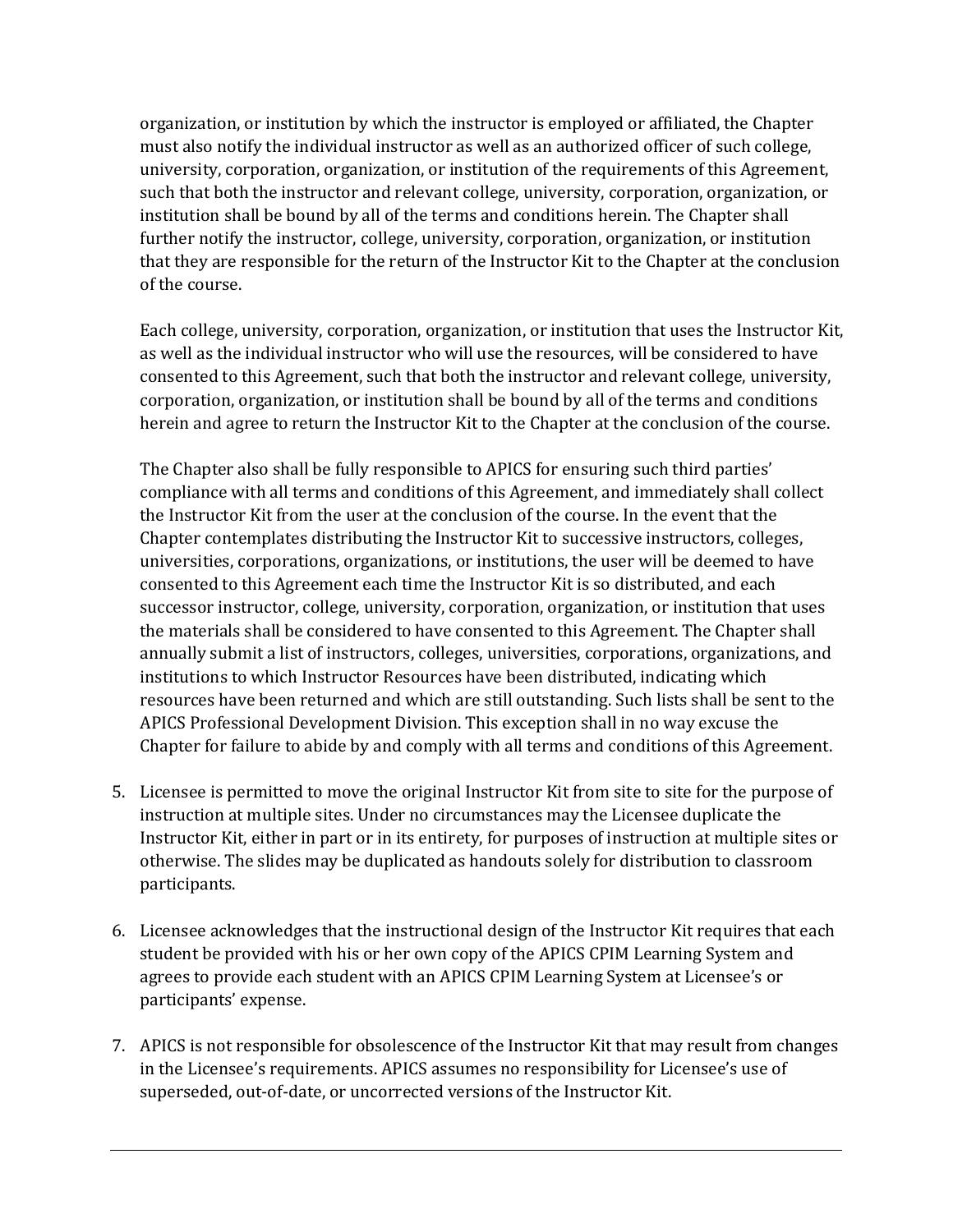- 8. APICS may periodically update, revise, or otherwise modify the Instructor Kit. However, APICS shall not be obligated to notify Licensee of any such updates, revisions, or modifications.
- 9. Licensee is solely responsible for the payment of any taxes, duties, or other charges resulting from Licensee's acceptance of this Agreement and Licensee's possession or use of the Instructor Kit. Licensee agrees to indemnify and hold harmless APICS for all claims, liability, damages, and expenses (including attorneys' fees) resulting from Licensee's failure to report or pay such taxes, duties, and other charges.
- 10. APICS shall have no obligation for any claim against Licensee based on Licensee's misuse of the Instructor Kit, or its combination, operation, or use with any product, data, or apparatus not specified or provided by APICS.
- 11. In the event that any term of this Agreement is, becomes, or is declared to be invalid or void by any court or tribunal of competent jurisdiction, such term shall be null and void and shall be deemed severed from this Agreement, and all the remaining terms of this Agreement shall remain in full force and effect.
- 12. Licensee acknowledges and agrees that, in the event of Licensee's breach or threatened breach of any of the provisions of this Agreement, APICS will not have an adequate remedy in money or damages. APICS therefore shall be entitled to obtain an injunction against such breach or threatened breach from any court of competent jurisdiction immediately upon request. APICS' right to obtain injunctive relief shall not limit its rights to seek further remedies.
- 13. If Licensee breaches or threatens to breach this Agreement, APICS shall have the right to terminate the Agreement and retrieve the Instructor Kit from Licensee at Licensee's expense. APICS may seek to obtain legal remedy for violation of copyright law or any term of this Agreement. Licensee agrees that if Licensee breaches or threatens to breach this Agreement, APICS also will be entitled to its attorneys' fees incurred in enforcing the Agreement or seeking relief hereunder. Licensee consents to personal and subject matter jurisdiction in the state and federal courts of the Commonwealth of Virginia in connection with any action commenced by APICS to enforce this Agreement.
- 14. Upon termination of this Agreement for any reason, Licensee shall immediately return to APICS all copies of the Instructor Kit as well as all other materials pertaining to the Instructor Kit. Licensee agrees to certify in writing its compliance with this requirement upon APICS' request.
- 15. No modification of this Agreement shall be binding unless it is in writing and is signed by an authorized representative of the party against whom enforcement of the modification is sought.